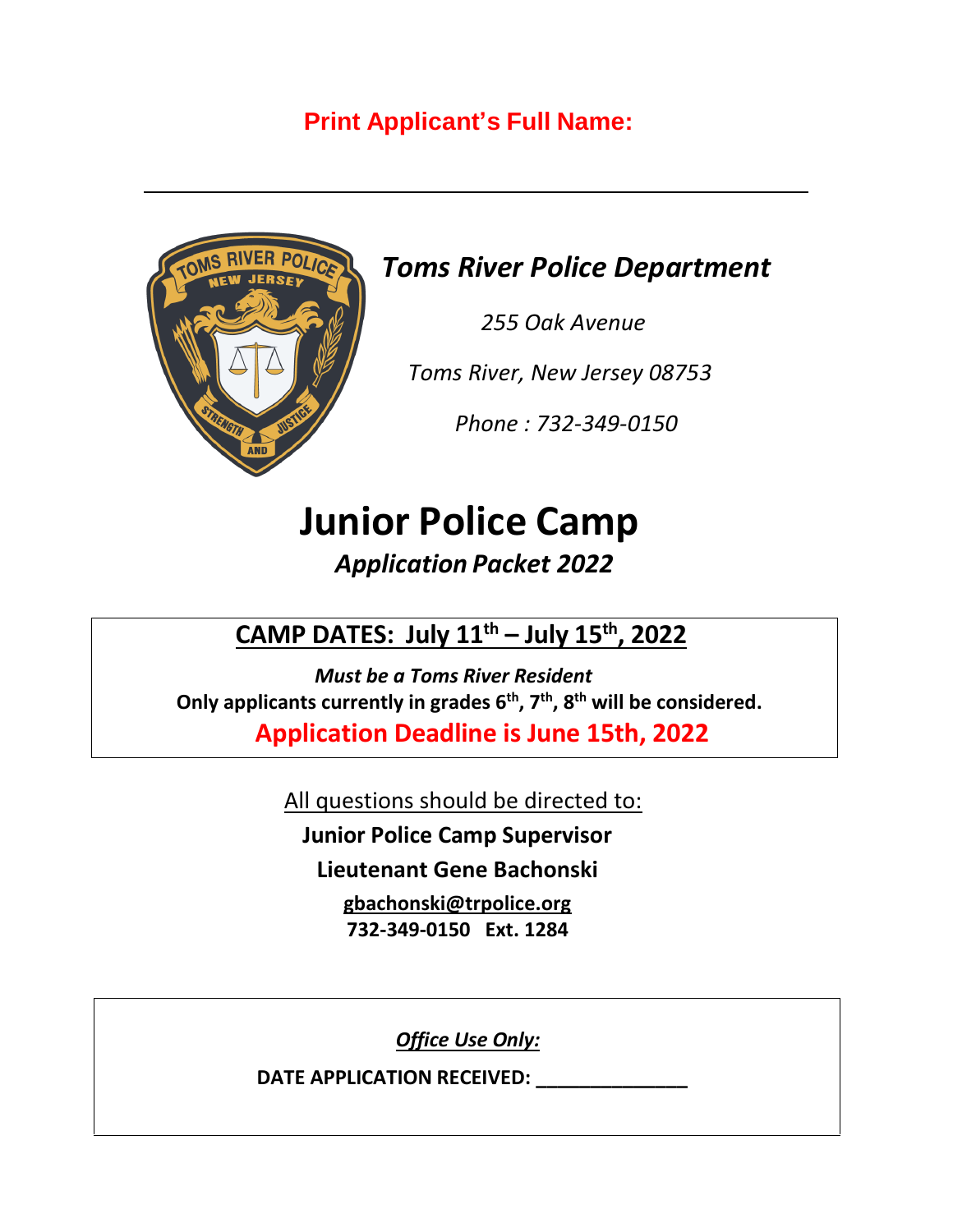

#### **TOMS RIVER POLICE DEPARTMENT Junior Police Camp –** *Application Packet Checklist*

- ⃝ **Applicant Information Form**
- ⃝ **Rules of Conduct**
- ⃝ **Parent / Guardian Authorization**

#### ⃝ **Written Letter (from applicant) Topic – "Why I want to attend the TRPD Junior Police Camp"**

All *attached paperwork including this page and the front page must be submitted.*

Once all of the above items have been completed, please turn in the **entire packet** as soon as possible to one of the following locations:

- Intermediate East (Officer Antommarchi)
- Intermediate North (Officer Kazanowsky)
- St. Joseph Grade School (Officer Platten)
- Toms River Police Department Headquarters (255 Oak Avenue, Toms River)

ONLY Toms River residents will be considered.

Incomplete packets will not be accepted and will not be processed for acceptance.

The 2022 camp is limited to 50 participants who are selected by a LOTTERY. Priority will be given to 8<sup>th</sup> grade students and those who have not participated in past camps. An alternate list will be maintained in case of cancellations.

Applicants must currently be in only the  $6<sup>th</sup>$ ,  $7<sup>th</sup>$  or  $8<sup>th</sup>$  grades.

All campers will be required to participate in daily running and calisthenics. It is suggested that campers maintain a moderate level of physical fitness prior to attending the camp.

This camp is FREE OF CHARGE. Campers must be dropped off each morning at 0830am. The Toms River Police Department does not provide transportation to and from the camp.

Applicants will be notified of their application result in a timely manner **via mail, email or phone**. Please do not contact the Toms River Police Department to check your application status.

### Applications must be received by **June 15, 2022**.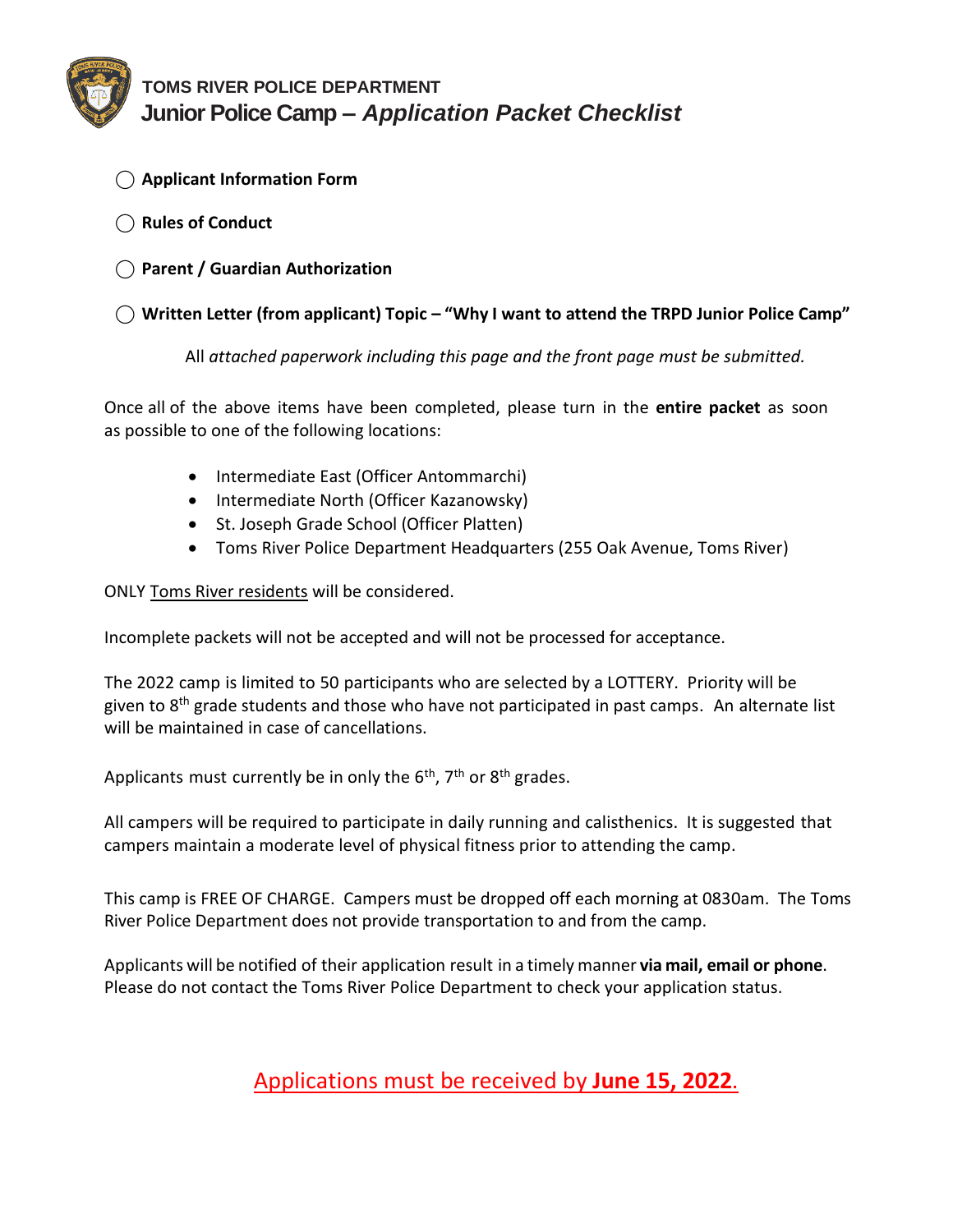

 **TOMS RIVER POLICE DEPARTMENT Junior Police Camp –** *Applicant Information Form*

|                                                                                                                                                                                       | Have you previously attended TRPD Junior Police Camp? Circle: Yes / No Year: __________                                                                                                                                        |  |  |  |
|---------------------------------------------------------------------------------------------------------------------------------------------------------------------------------------|--------------------------------------------------------------------------------------------------------------------------------------------------------------------------------------------------------------------------------|--|--|--|
|                                                                                                                                                                                       | Parent / Guardian Name Authorizing Attendance: Name of the Control of the Control of the Control of the Control of the Control of the Control of the Control of the Control of the Control of the Control of the Control of th |  |  |  |
|                                                                                                                                                                                       |                                                                                                                                                                                                                                |  |  |  |
| <b>EMERGENCY CONTACTS MUST BE AVAILABLE VIA PHONE DURING CAMP HOURS</b>                                                                                                               |                                                                                                                                                                                                                                |  |  |  |
|                                                                                                                                                                                       |                                                                                                                                                                                                                                |  |  |  |
|                                                                                                                                                                                       |                                                                                                                                                                                                                                |  |  |  |
|                                                                                                                                                                                       |                                                                                                                                                                                                                                |  |  |  |
|                                                                                                                                                                                       |                                                                                                                                                                                                                                |  |  |  |
|                                                                                                                                                                                       |                                                                                                                                                                                                                                |  |  |  |
|                                                                                                                                                                                       |                                                                                                                                                                                                                                |  |  |  |
|                                                                                                                                                                                       |                                                                                                                                                                                                                                |  |  |  |
|                                                                                                                                                                                       |                                                                                                                                                                                                                                |  |  |  |
| Medications: _________                                                                                                                                                                |                                                                                                                                                                                                                                |  |  |  |
| Does the camper suffer from any of the following?                                                                                                                                     |                                                                                                                                                                                                                                |  |  |  |
|                                                                                                                                                                                       | Asthma __ Diabetes ____ Fainting Spells ___Heart issues ____ Seizures ____ Other _____________                                                                                                                                 |  |  |  |
| Please specify any conditions which may require emergency or special care or may prevent the<br>applicant from participating in specific activities. (Use back of page if necessary.) |                                                                                                                                                                                                                                |  |  |  |
| <b>Camper T-shirt Size: (ADULT SIZES)</b>                                                                                                                                             |                                                                                                                                                                                                                                |  |  |  |

**T-Shirt (CIRCLE ONE): Small Medium Large X-Large**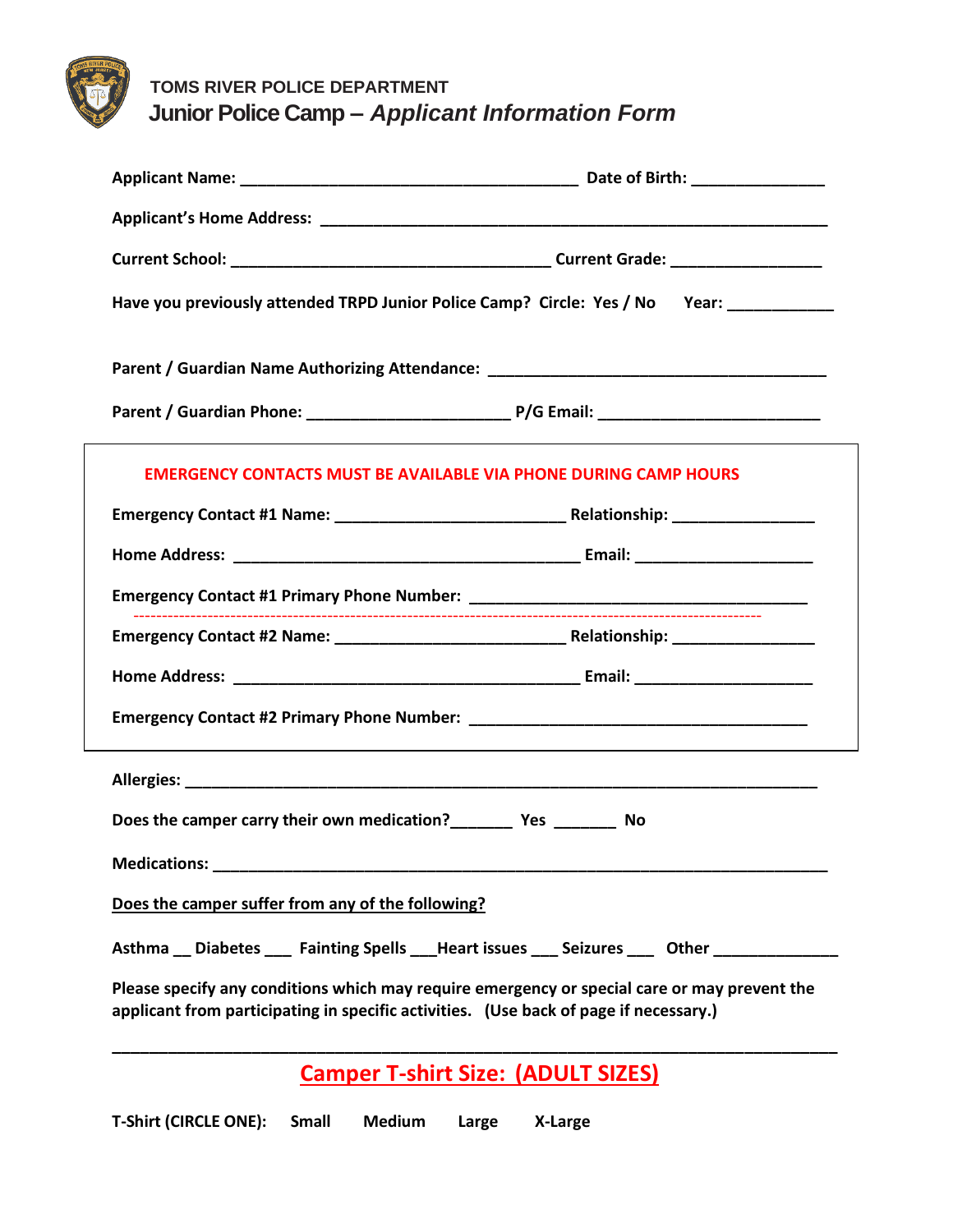

### **TOMS RIVER POLICE DEPARTMENT Junior Police Camp –** *Rules of Conduct*

- 1. Treat everyone with respect
- 2. No weapons of any kind
- 3. All electronic devices must be left at home. **No exceptions!**
- 4. Horseplay or rough-housing will not be tolerated
- 5. No vulgar or profane language
- 6. Camp uniform must be worn
- 7. Follow all directions given by camp personnel
- 8. No chewing gum or sodas
- 9. Attendees must participate in all camp activities, including physical fitness activities
- 10. Safety comes first
- 11. Wearing jewelry or expensive watches is prohibited
- 12. Athletic shoes must be worn (We run every day!)
- 13. No open toed shoes or sandals
- 14. No cut off or extra baggy shorts
- 15. We expect 100% attendance! Absences MUST be cleared through the Camp Supervisor in advance or the camper risks being dropped from the program.

Violation of any of these rules may result in the camper being sent home, being asked not to return to camp the following day or being dropped from the program.

\*Camp issued equipment remains the property of the Toms River Police Department until the camper has successfully completed the course.

Campers are asked to abide by these rules and the basic rules of conduct set by the Toms River Public Schools.

The Toms River Junior Police Camp hours will be 8:30 AM – 3:00 PM; Monday – Friday. Campers must be dropped off promptly at 8:30 AM. Further details regarding this process will be provided during the parent orientation meeting. Failing to arrive on time and/or forgetting issued equipment may result in numerous pushups. Graduation will take place on July 15th beginning at 5:00 PM. More graduation details to follow.

**Applicant Signature: \_\_\_\_\_\_\_\_\_\_\_\_\_\_\_\_\_\_\_\_\_\_\_\_\_\_\_\_\_\_\_\_\_\_\_\_\_\_\_\_\_\_\_\_\_\_\_\_\_\_\_\_\_**

**Parent / Guardian Signature: \_\_\_\_\_\_\_\_\_\_\_\_\_\_\_\_\_\_\_\_\_\_\_\_\_\_\_\_\_\_\_\_\_\_\_\_\_\_\_\_\_\_\_\_\_\_**

**Date: \_\_\_\_\_\_\_\_\_\_\_\_\_\_\_\_\_\_\_\_\_\_\_\_\_\_\_\_\_\_\_\_\_\_\_\_\_\_\_\_\_\_\_\_\_\_\_\_\_\_\_\_\_\_\_\_\_\_\_\_\_\_\_\_\_**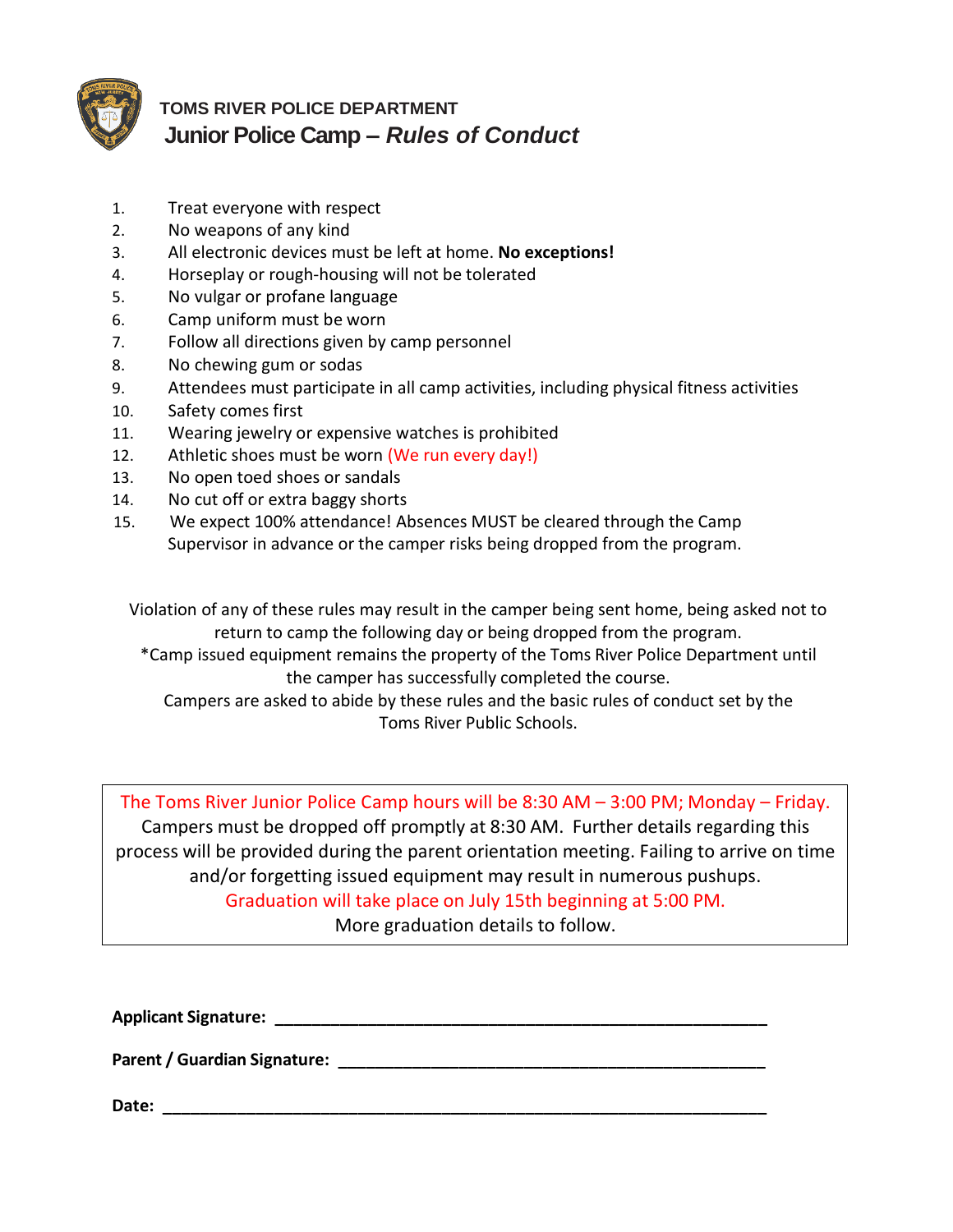

I hereby certify that the information provided in this application is correct and complete. I understand that falsification of any information may result in dismissal of my child from this program. I further agree that, if selected, my child will attend each day of this Police Camp, including the closing ceremony (graduation). I also understand that I will be required to submit written authorization from a physician at my expense and of my choosing certifying that my child is physically able to participate in the Toms River Junior Police Camp.

If my child is accepted, I understand that I must attend a MANDATORY pre-camp meeting where important camp instructions and procedures will be discussed.

| Applicant's name:                                                                                                                                                                                                              |  |  |
|--------------------------------------------------------------------------------------------------------------------------------------------------------------------------------------------------------------------------------|--|--|
| Parent / Guardian's Name:                                                                                                                                                                                                      |  |  |
| Parent / Guardian's Signature: Note that the control of the control of the control of the control of the control of the control of the control of the control of the control of the control of the control of the control of t |  |  |
| Date:                                                                                                                                                                                                                          |  |  |